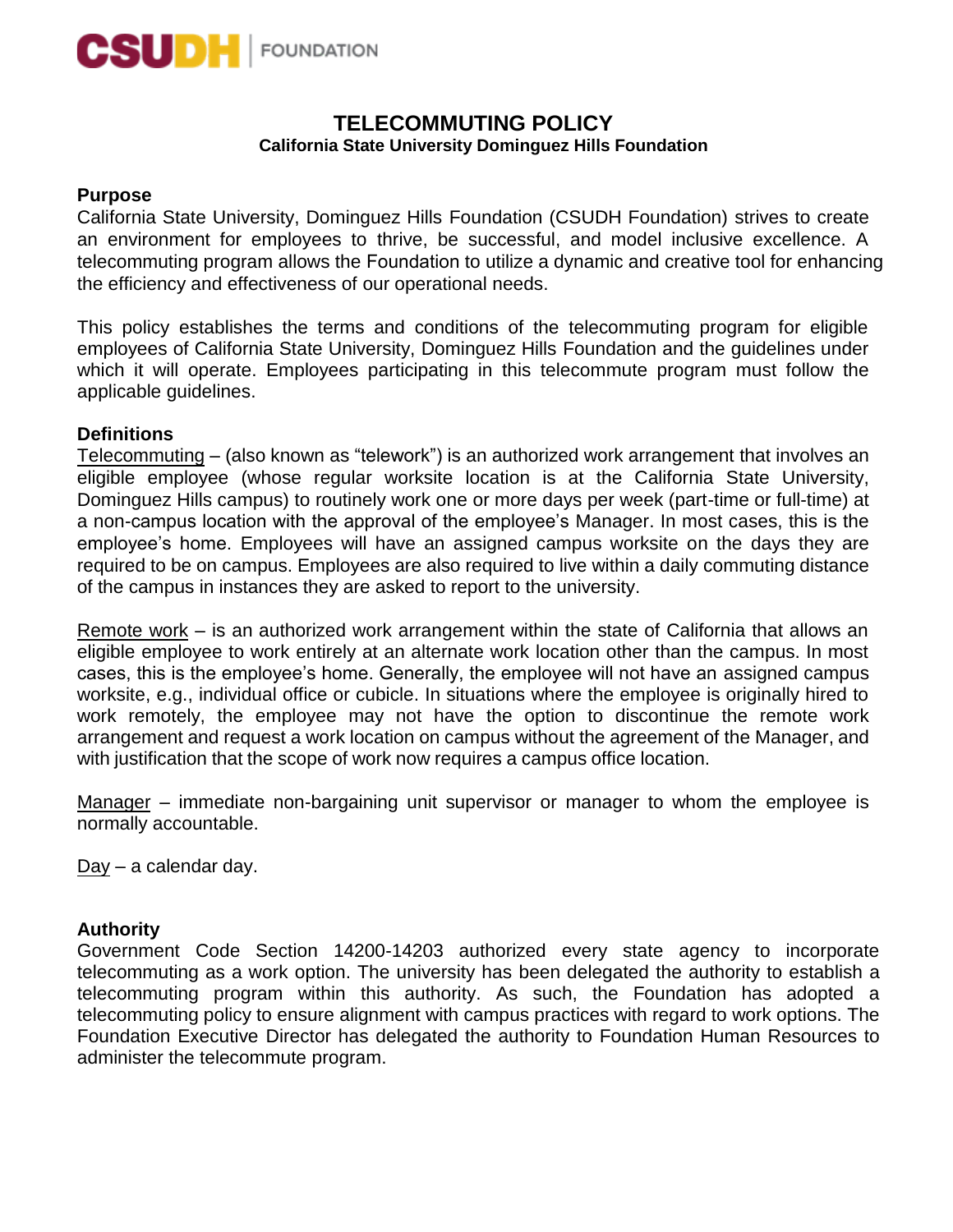# **Eligibility Criteria**

Telecommuting is neither an employee right nor an employee benefit; an employee is not entitled to telecommute. Not all positions are suitable for telecommuting; therefore, a decision to permit an employee to telecommute is determined between the employee's Manager andthe respective division vice president based on specific work-related criteria. Managers should take into consideration the following factors:

- The nature of the job/work and operational needs
- The department maintaining the quality of its services to members of the university community and public, if applicable
- Performance and productivity of the employee
- Attendance and the ability of the employee to work independently

Employees who have received disciplinary or corrective action within the preceding twelve (12) months are ineligible for telecommuting.

## **Guidelines**

To ensure an effective, productive telecommuting program, California State University, Dominguez Hills Foundation establishes the following guidelines:

- 1. **Work Standards.** Foundation employees ("Telecommuters") who are authorized to perform work at off-site work locations must meet the same standards and professionalism expected of University employees at on-site work locations in terms of job responsibilities, work products, customer, and public contact.
- 2. **Time Period and Termination of Telecommuting Agreement.** The telecommuting agreement may be revoked by either the Manager or at the employee'sdiscretion at any time with written notice to the respective party. Termination of the employee's participation *for cause* may be immediate and does *not* require advance written notice.

## **a) Termination by the Manager:**

An Manager may determine that it is no longer in the best interest of the University to continue the telecommuting agreement. When so determined, the Manager will provide fourteen (14) days' notice to the employee unless extenuating circumstances make such notice impracticable.

# **b) Termination by the Employee:**

Telecommuting is strictly voluntary, except for situations where the employee is originally hired to work remotely. An employee may also seek to end the telecommuting agreement. When so determined, the employee will provide five (5)days' notice to the Manager.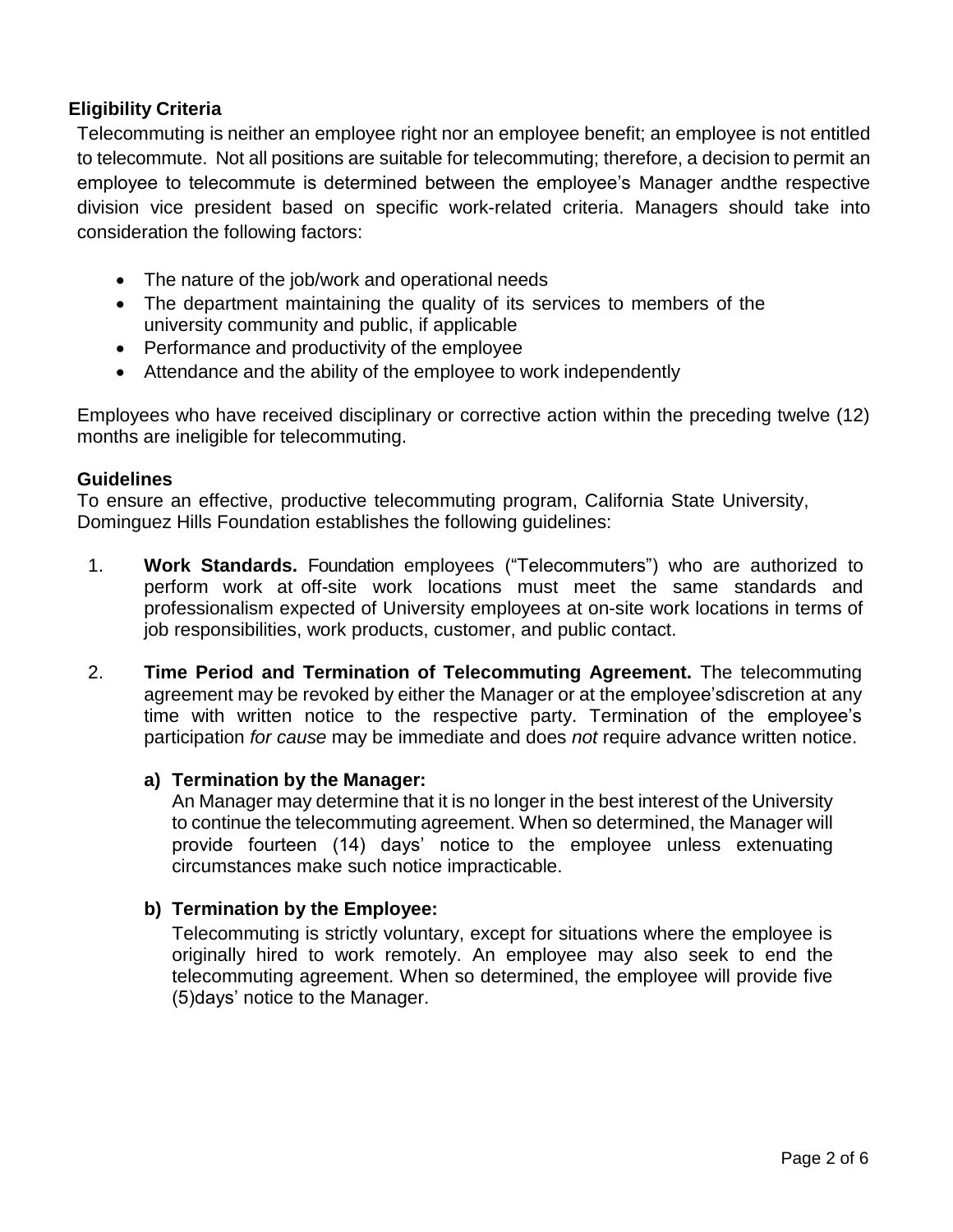# **c) Termination by the University:**

The university reserves the right to end participation in the telecommuting program if it is determined that the program no longer serves the needs of the university.

When the agreement is terminated, the employee must promptly return all notes, data, reference materials, sketches, drawings, memoranda, reports, records, equipment, software, supplies, and any other university of Foundation property in the employee's possession or control.

3. **Review of Telecommuting Agreements.** Foundation Human Resources shall maintain copies of all telecommuting agreements currently in effect. A copy of the telecommuting agreement will be placed in the participating employee's personnel file. Each telecommuting agreement should be discussed and reviewed at least annually in conjunction with the employee's performance evaluation, whenever there is a major job change or change that impacts eligibility criteria, or whenever the employee or Manager changes positions.

Telecommuting is a work arrangement between an individual employee and their Manager. The employee has no automatic right to telecommute. An Manager has no authority to require an employee to telecommute. Telecommuters and new Managers are encouraged to continue telecommuting arrangements by mutual agreement. Neither should be required to continue a telecommuting arrangement when it is not in the best interests of either or both, and the Foundation and ultimately the university.

4. **Job Responsibilities.** The telecommuter will continue to be responsible and accountable for performance of job responsibilities while telecommuting. The telecommuter must be self-motivated, they must have demonstrated conscientious observance of work hours and productivity requirements. The telecommuter will meet or communicate with their Manager to receive assignments, review workprogress, and complete work at predetermined intervals and more often, as the Manager directs.

The Manager shall formulate objectives, expected results, and evaluation procedures for work completed while the employee is telecommuting. The telecommuter shall promptly notify their Manager when unable to perform work assignments due to equipment failure or other unforeseen circumstances. The telecommuter may be assigned to another project and/or work location that may necessitate termination of telecommuting as dictated by business needs.

Consistent with Foundation policy, each participating employee is required to have a performance evaluation completed each year. Performance must remain in the category of "Satisfactory" or above to remain eligible for telecommuting.

5. **Telecommuter Accessibility.** Telecommuters must be accessible via telephone, network access, text, email, and/or other online communication channels (such as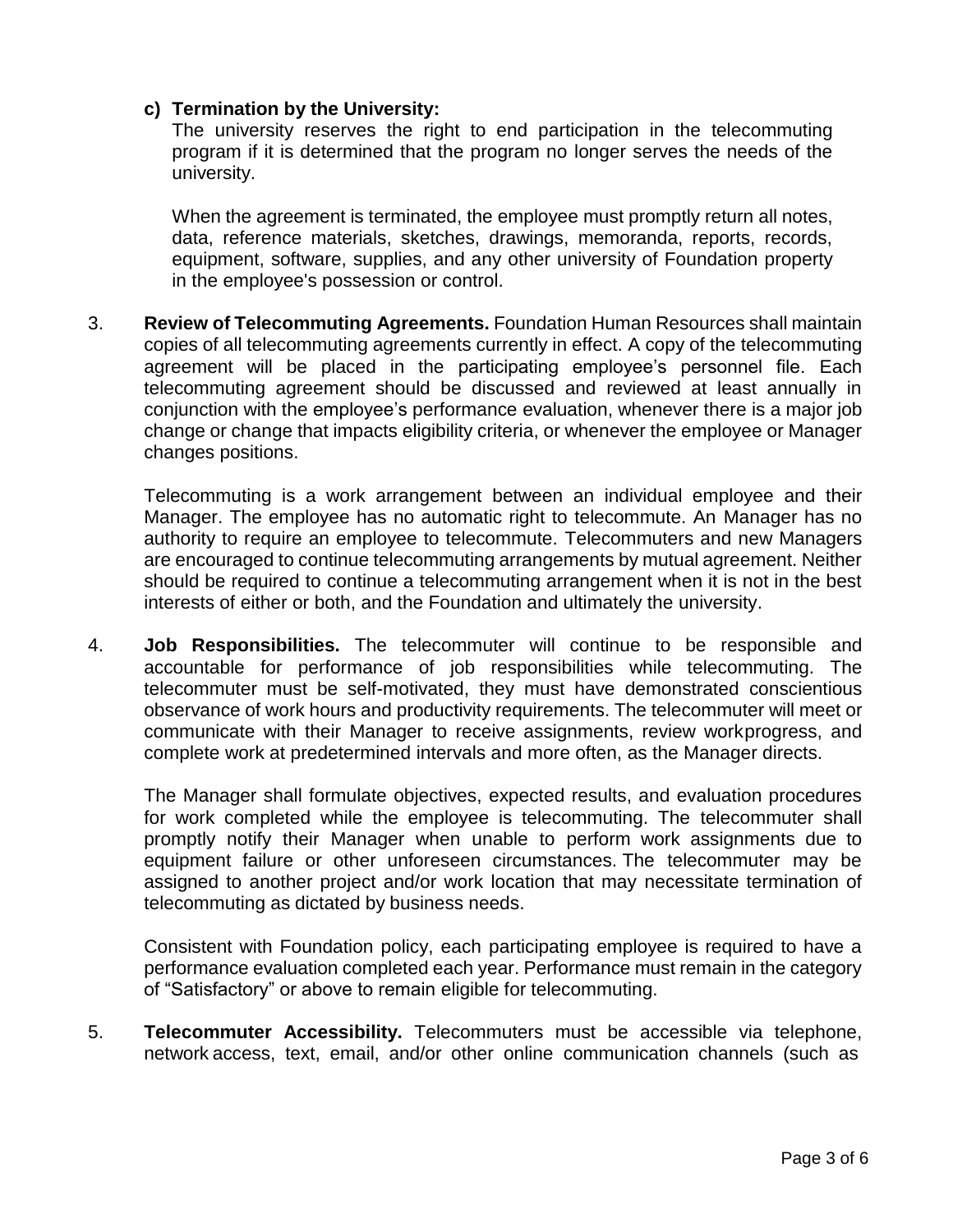Zoom) by their Manager, co-workers, and other employees during the telecommuter's schedule. The telecommuter shall make arrangements acceptable to their Manager with regard to a method for receiving/recording work- related messages.

- 6. **Compliance with University Policies.** Telecommuters shall comply with all applicable federal and state laws, the Foundation, and campus policies and procedures.
- 7. **Telecommuting Schedule.** The telecommuter shall generally maintain a consistent schedule of work hours and days to ensure regular and predictable contact with Foundation and University staff and others during regular business hours. A determination of flexibility in work hours and days where feasible given the position's job responsibilities may be made on a case-by-case basis. These must be approved by the Manager. A telecommuter's work schedule may be either on a part-time or full-timebasis. Exceptions will be made when an employee's presence is required for a function or activity that cannot reasonably be rescheduled. The telecommuter will remain flexibleto their Manager and working arrangements when office functions require their attendance. Employees who are approved to telecommute or work remotelyare required to adhere to required rest and meal breaks, and to accurately report their work hours. For work schedules other than standard business hours (M-F,  $8am - 5pm$ ), please submit a Modified Work Schedule form to Foundation Human Resources.
- 8. **Equipment/Software Needs.** Internet connectivity is the responsibility of the telecommuter, at the telecommuter's expense, and must be verified. The university will provide the appropriate equipment to access services and platforms needed to perform work as assigned. Agreements for the university to provide equipment and software, will be documented by the Manager. The telecommuter agrees to abide bythe licensing regulations and restrictions for all software under license to the university.
- 9. **Indemnity Waiver.** The Foundation nor university assumes responsibility for any private property used, lost or damaged as a result of the telecommuting with the exception of damage resulting from university-owned equipment that has been documented as defective and documented as causing the damage. The university is also not responsible for reimbursing the employee for wear and/or repair of private property.
- 10. **Office Supplies.** The Foundation will not reimburse telecommuters for the expense for supplies, which the employee is provided from their regular campus on-site work location. The Telecommuter may submit an advance written request for approval by their Manager for the purchase of any special supplies not available in the on-site work location needed in the performance of their job duties.
- 11. **Off-Site Maintenance Costs.** The Foundation is not responsible for operating costs, home maintenance, property or liability insurance, or other incidental expenses (utilities, cleaning services, etc.) associated with telecommuting, the off-site workspace or use of the telecommuter's home.
- 12. **Health and Safety.** The telecommuter is responsible to ensure that their off-site work location complies with health and safety requirements and must so certify as part of their agreement. The Foundation may deny an employee the opportunity to telecommute or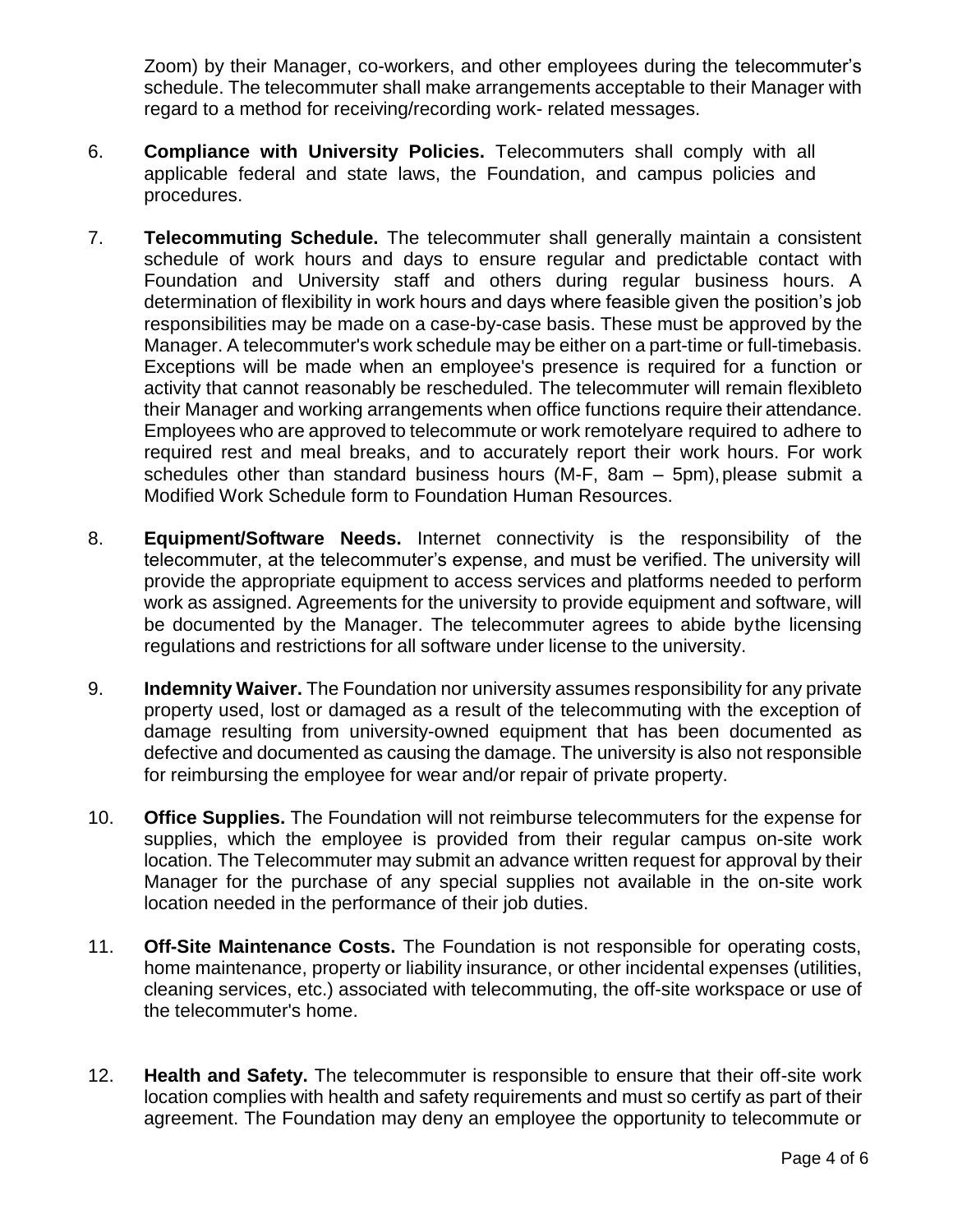may rescind a Telecommuting Agreement based on safety considerations. Employees who do not have or are not able to provide themselves an ergonomically appropriate place to work should not telecommute and should work instead on campus.

- 13. **Right to Inspect.** The telecommuter shall notify the Manager immediately if a workrelated injury occurs, the Foundation shall have the right to make on-site inspections of the workspace, including home workspace with advance written notice or at other mutually agreed-upon times.
- 14. **Technical Support.** Regular campus technology support will be provided to telecommuters, as it is provided to all employees. Telecommuters that need technology support will be required to bring university-owned equipment to campus if necessary. Remote options may be available in the event the telecommuter is unable to come to campus.
- 15. **Restricted-Access Materials.** The telecommuter shall not copy, place on another computer, or delete restricted-access materials that are at the Foundation on-site work location or accessed through the computer, unless approved in advance by the Manager and the campus' Information Security Officer.
- 16. **Information Security and Compliance.** The telecommuter will be responsible for the safety and security of all Foundation and University-owned equipment, records, and materials at the telecommute/remote worksite and during travel to/from the campus. This includes remaining up to date with CSU and CSUDH's [Information](https://www.csudh.edu/it/security-compliance/policy/) Security Policies & [Standards](https://www.csudh.edu/it/security-compliance/policy/) and other applicable information technology policies, as well as maintaining data security and confidentiality of records in the same manner as when working at the regular worksite. The telecommuter must follow all Information Security policies, including not duplicating university-owned software and adhering to manufacturer's licensing agreements. The telecommuter must ensure information is not disclosed in violation of [FERPA](https://www.csudh.edu/it/security-compliance/policy/) or other state or federal laws, regulations, or CSU policies and practices. The telecommuter is responsible for reviewing University policies and guidelines for protecting information, including:
	- [CSU Responsible Use Policy \(RUP\) -](https://www.csudh.edu/it/security-compliance/policy/) Applies to anyone who uses CSUDH's information technology resources. All users are expected to be familiar with and abide by this policy.
	- Use of other security measures to include the use of locked file cabinets and desks for protected university information.

The telecommuter shall [implement](https://www.csudh.edu/it/security-compliance/security/be-secure/) secure and safe computing practices at the telecommute/remote worksite and must report to their Manager any security issues. The employee must report to the Manager any instances of loss, damage, or unauthorized access to property or information at the earliest opportunity. Prior to establishing their home office, the employee shall completea home office technical and secure computing environment assessment to evaluate that the designated off-campus workspace complies with university's technical/security standards.